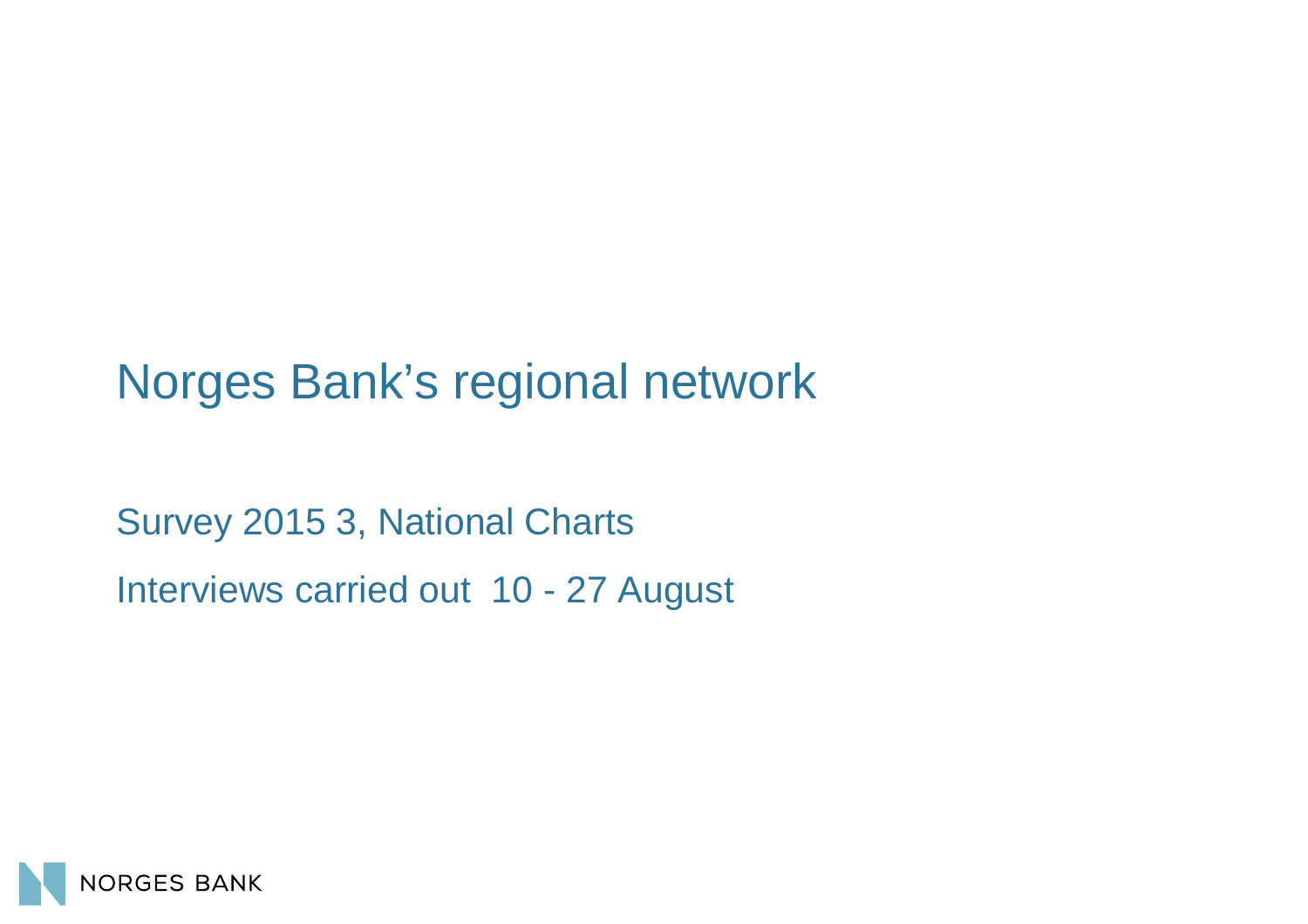#### 1 Output growth. Aggregated Past 3 months and next 6 months Index<sup>1</sup>, left-hand scale; percent (annualised), right-hand scale



<sup>1</sup> The index ranges from -5 to  $+5$ , where -5 indicates a sharp fall and  $+5$ indicates strong growth. See article 'Norges Bank's regional network: fresh and useful information' in Economic Bulletin 2/09 for further information. Summer the source: Norges Bank's regional network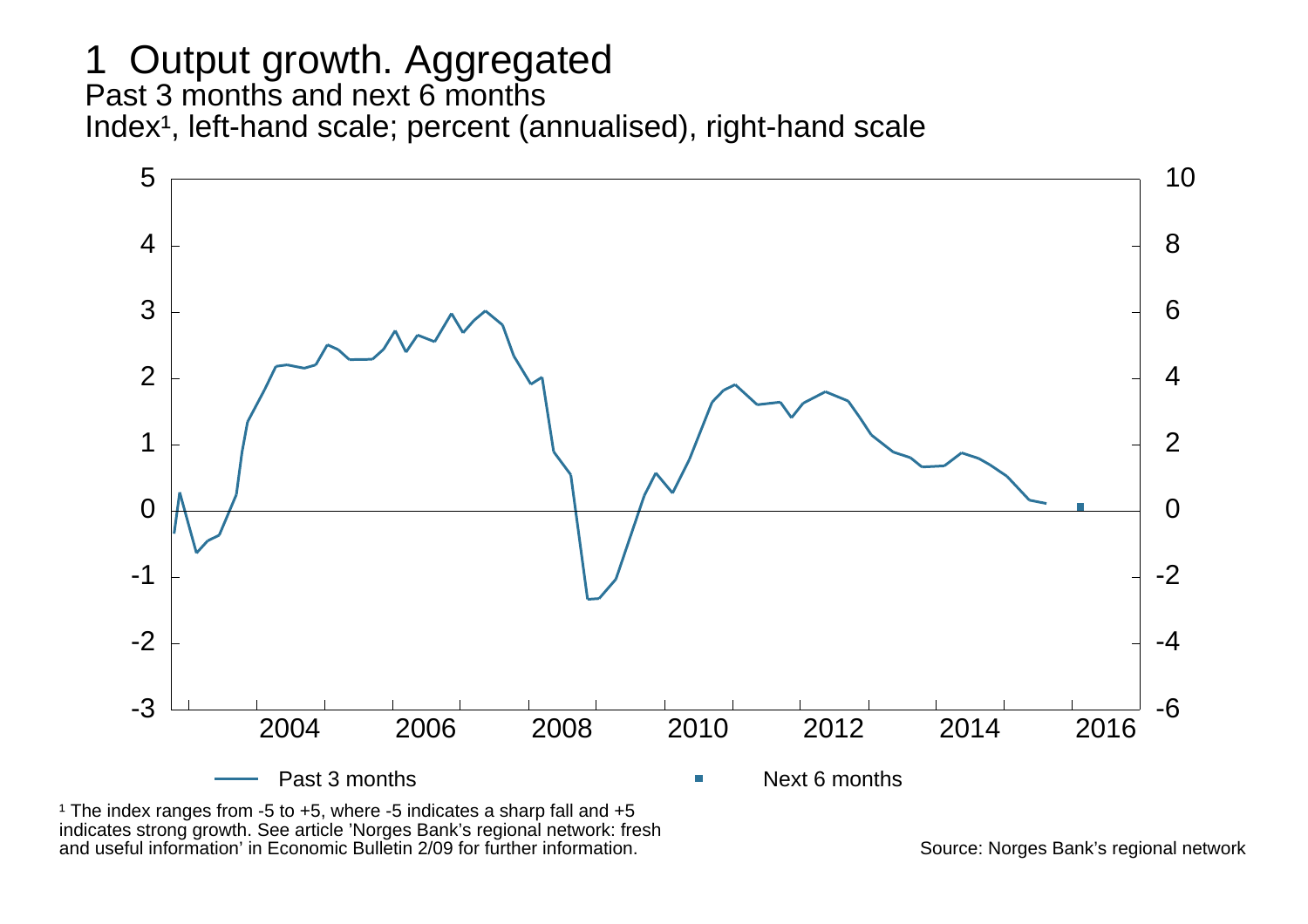2 Output growth. Manufacturing and oil service industry Past 3 months and next 6 months Index<sup>1</sup>, left-hand scale; percent (annualised), right-hand scale



- \* Manufacturing enterprises with deliveries to the petroleum industry on the Norwegian continental shelf terminated series (2003-2014).<br>\*\* The to and including the 4/2014 survey, this series also contained petroleum-specif
- Up to and including the 4/2014 survey, this series also contained petroleum-specific deliveries of goods to other countries.
- These deliveries are excluded as from the 1/2015 survey.
- \*\*\* Includes petroleum-specific deliveries of goods and services to the Norwegian market.
- \*Includes petroleum-specific deliveries of goods and services to other countries. Source: Norges Bank's regional network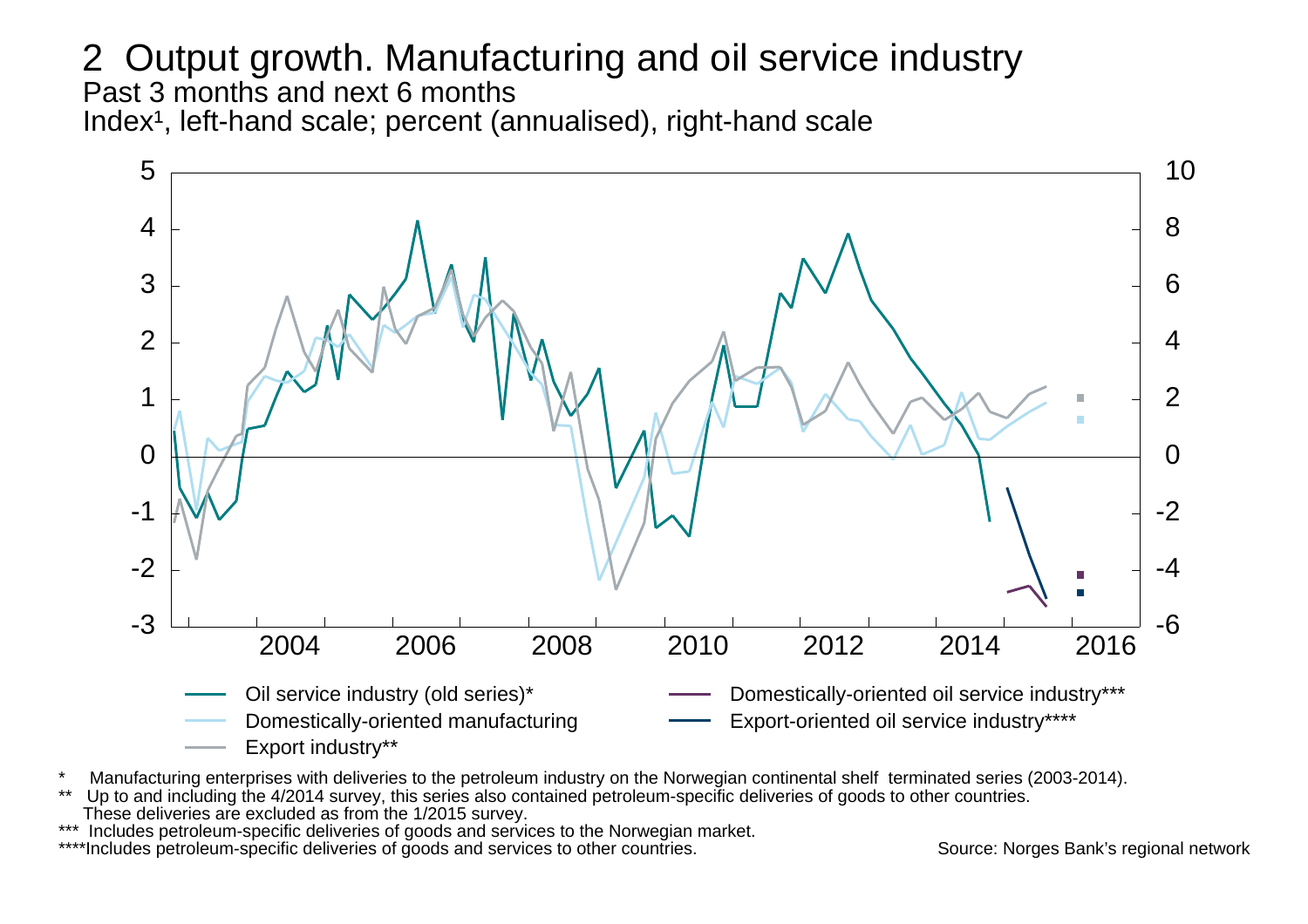3 Output growth. Retail trade, services and construction Past 3 months and next 6 months Index<sup>1</sup>, left-hand scale; percent (annualised), right-hand scale



\* Up to and including the 4/2014 survey, this series contains some petroleum-specific deliveries of services. These deliveries are excluded as from the  $1/2015$  survey.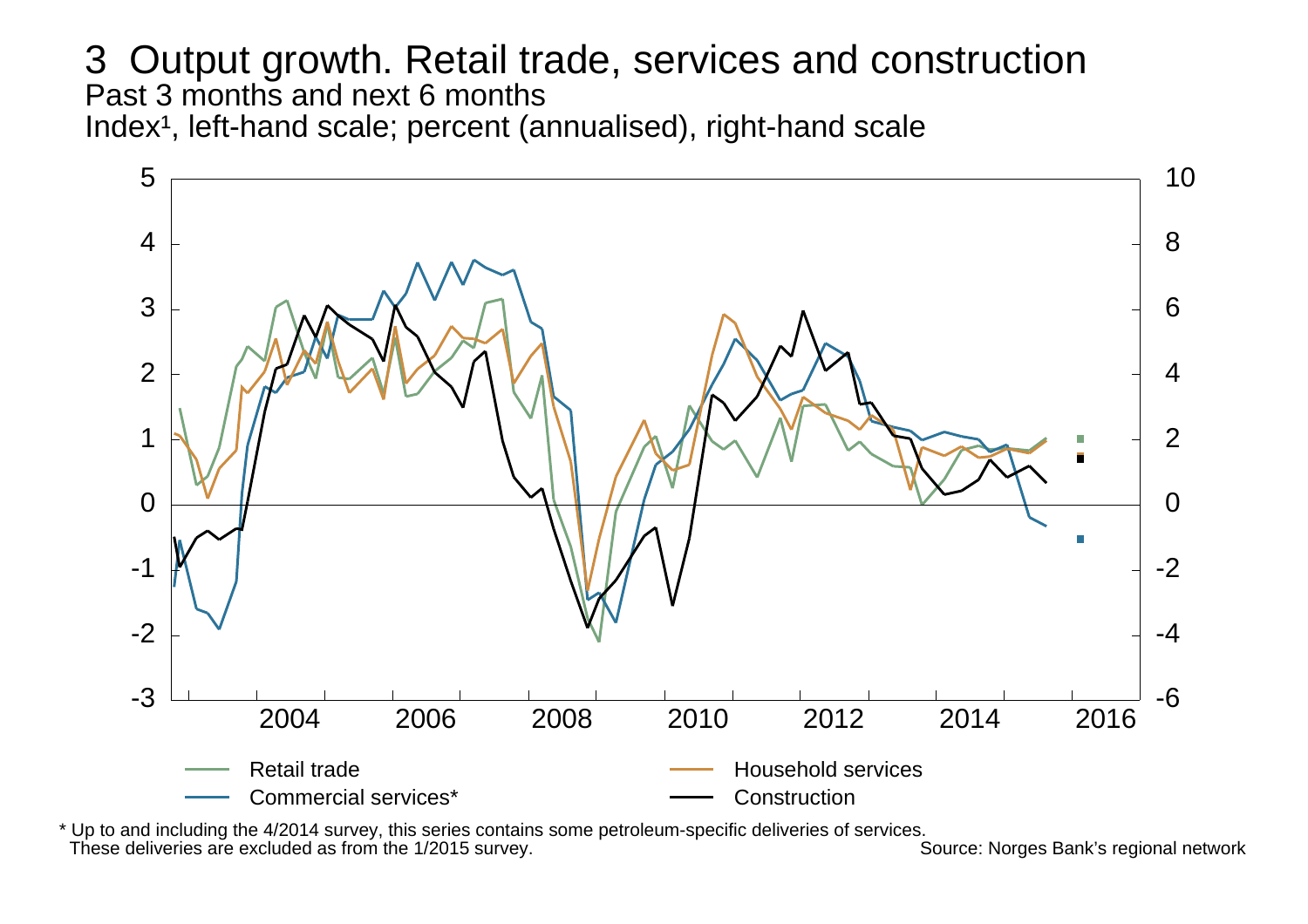4 Capacity constraints and labour supply. Aggregated **Percent** 



<sup>1</sup> Share of contacts that will have some or considerable problems accommodating an increase in demand.

² Share of contacts where production is constrained by labour supply.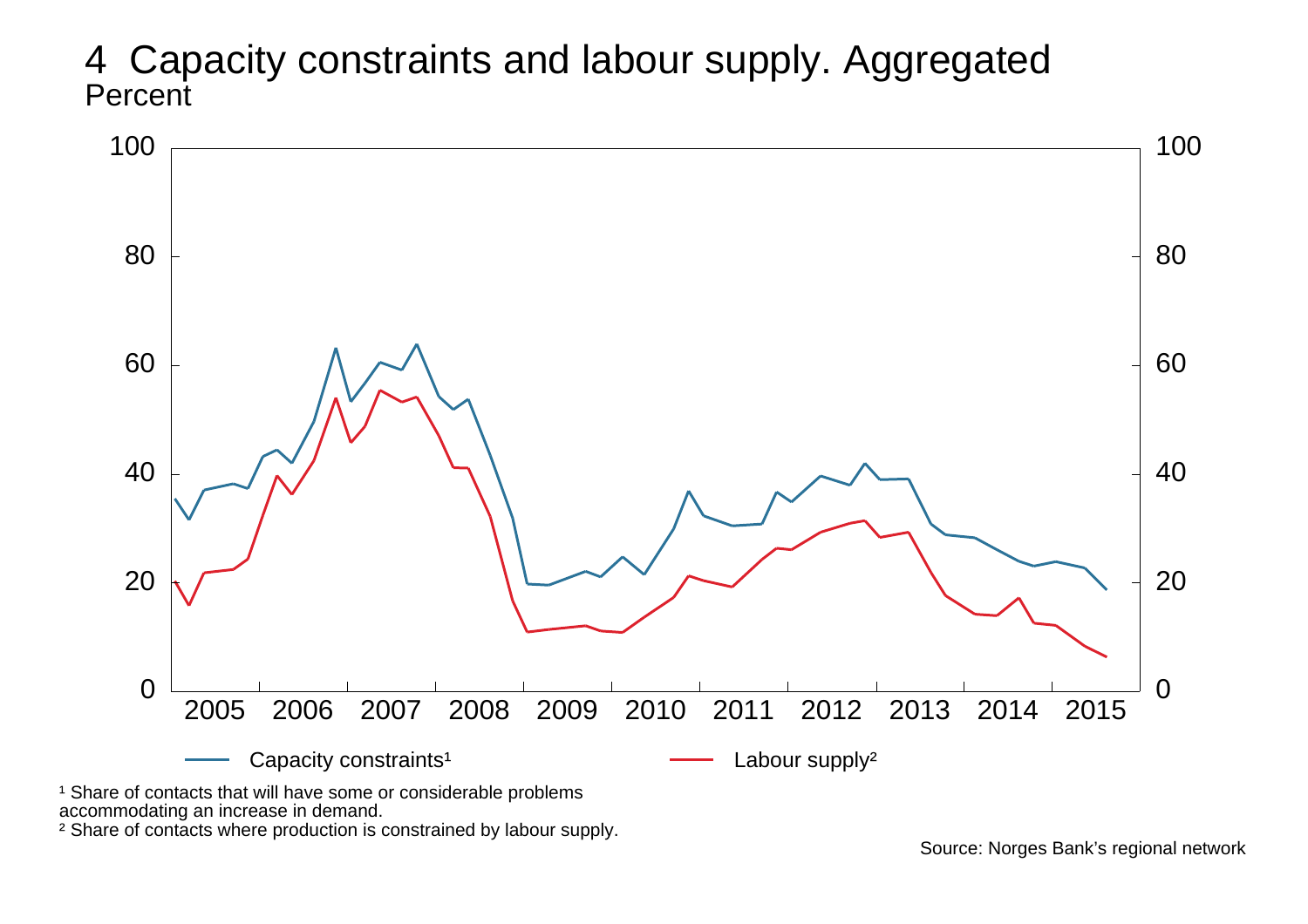### 5 Capacity constraints<sup>1</sup>. All sectors **Percent**



<sup>1</sup> Share of contacts that will have some or considerable problems accommodating an increase in demand.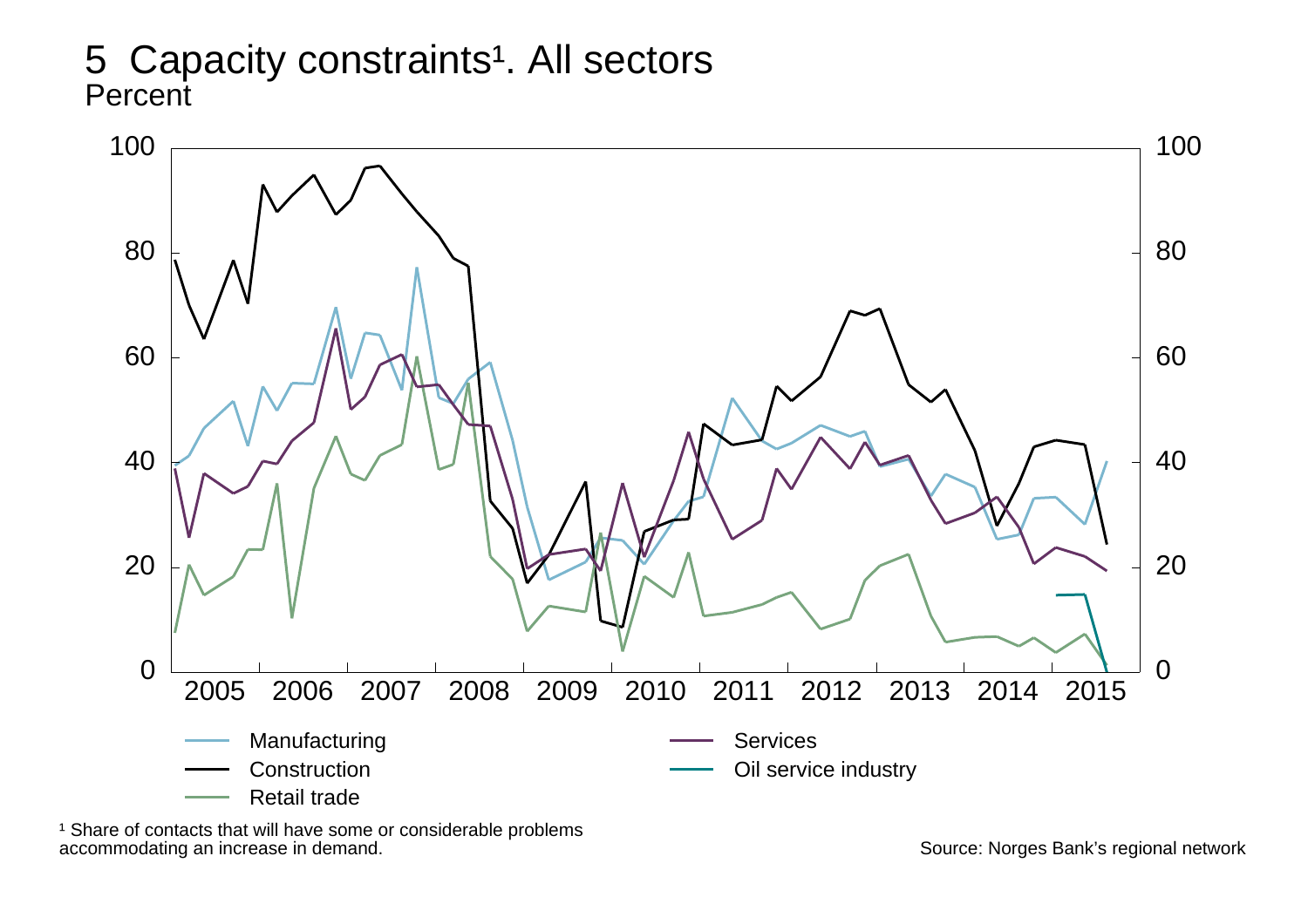6 Labour supply<sup>1</sup>. All sectors **Percent** 

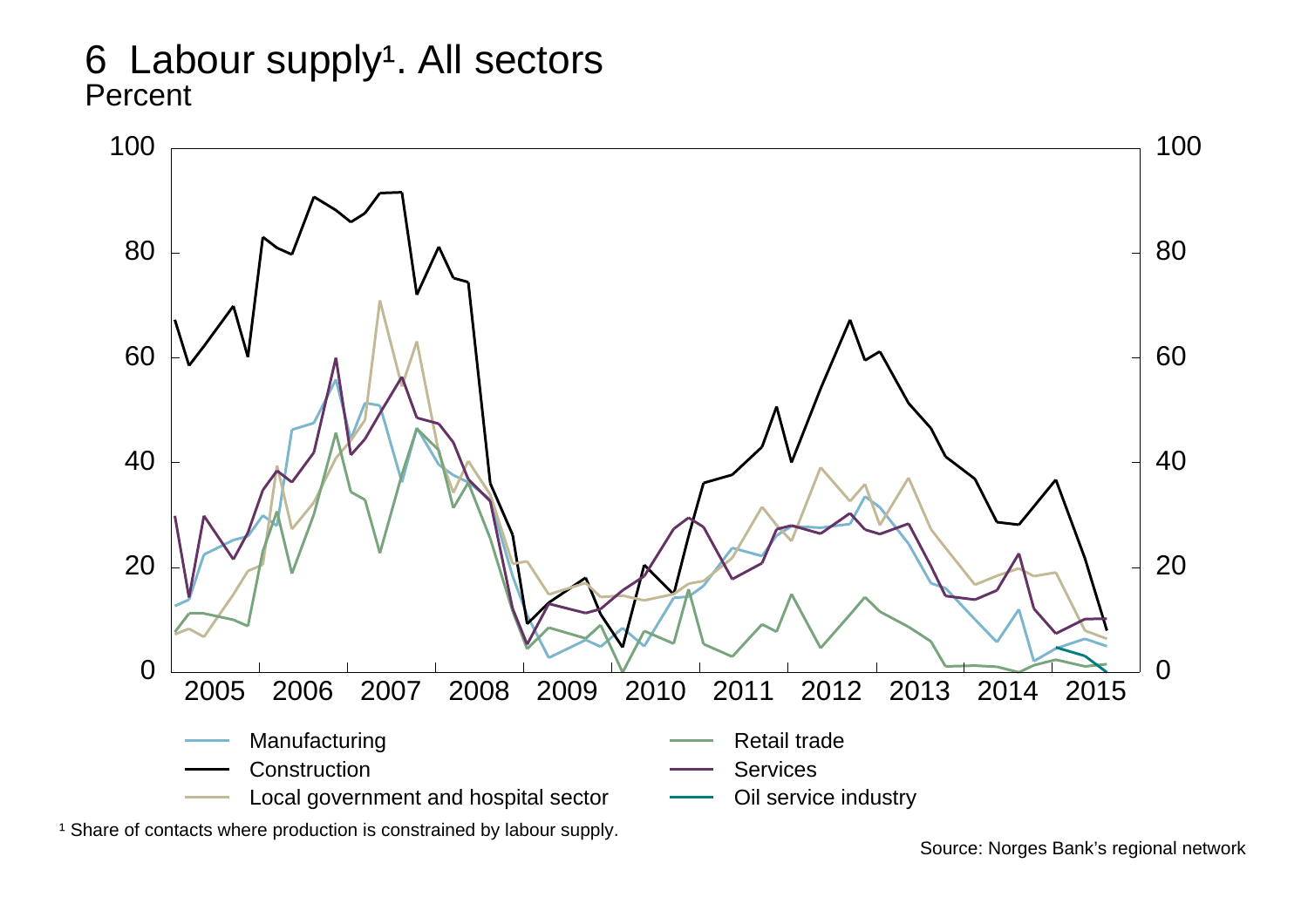#### 7 Capacity constraints. All regions. Aggregated Share of contacts that will have some or considerable problems accommodating an increase in demand

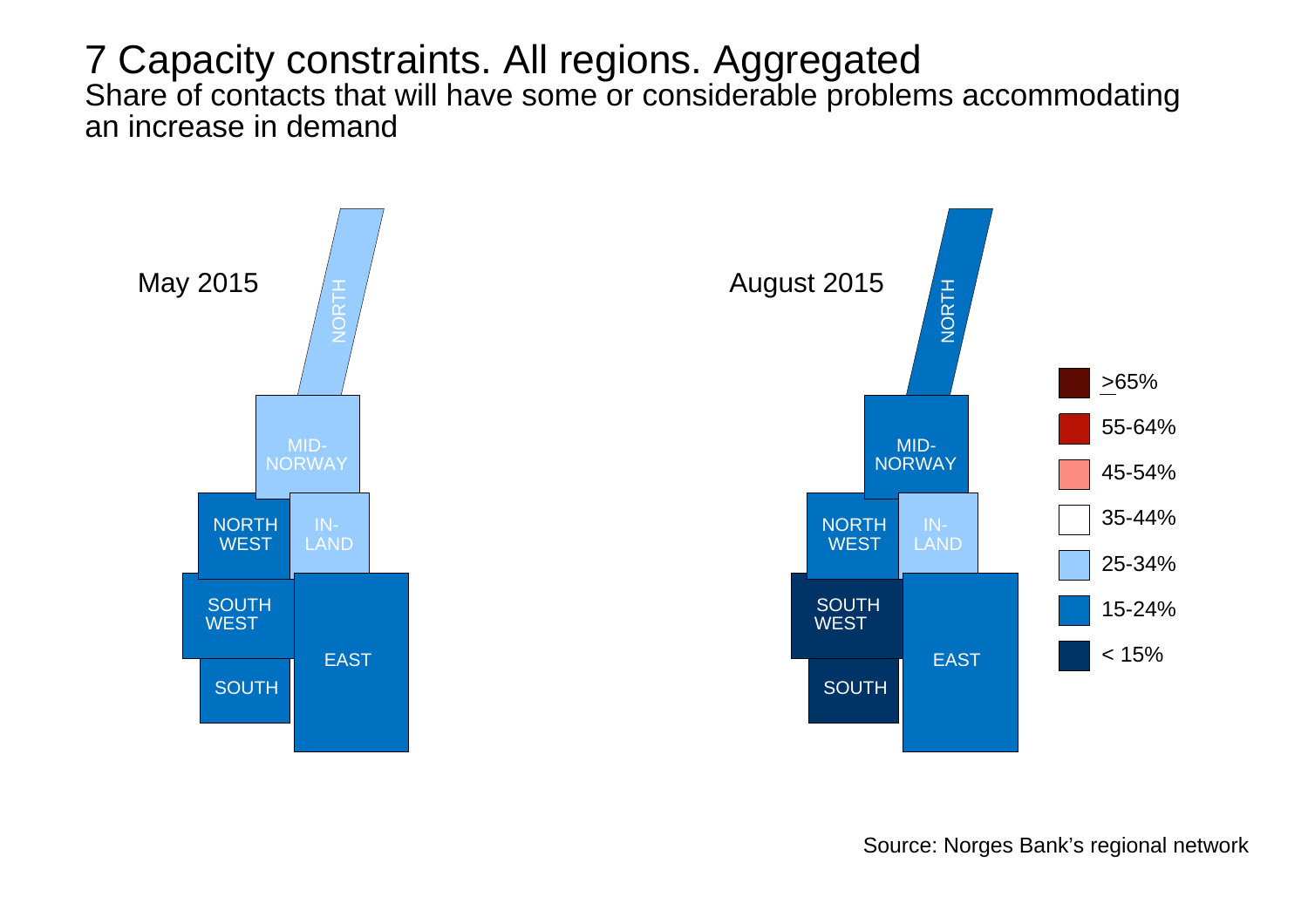### 8 Labour supply. All regions. Aggregated Share of contacts where production is constrained by labour supply

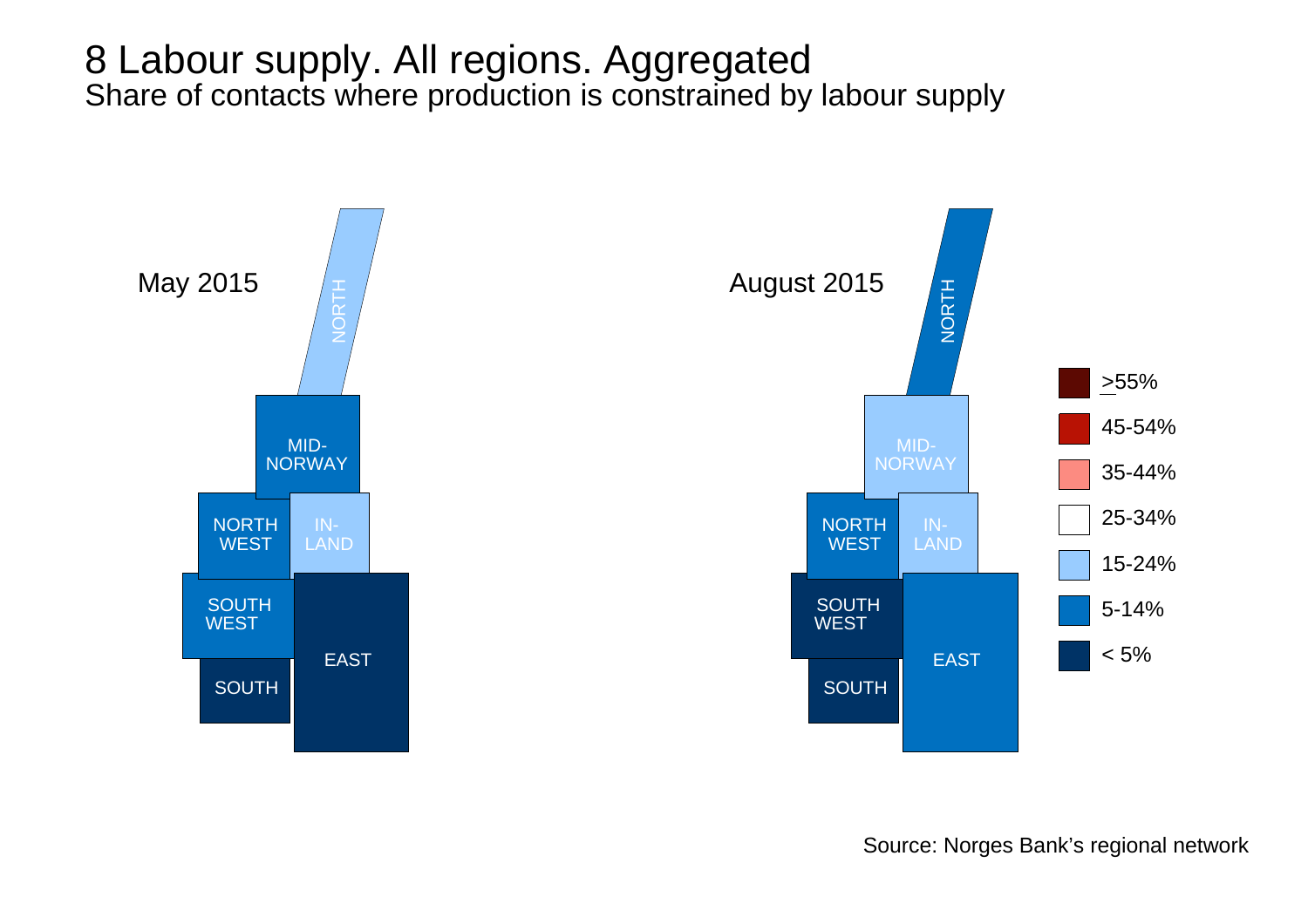#### 9 Investment growth. Aggregated Expected change in investment next12 months Index<sup>1</sup>, left-hand scale; percent, right-hand scale



Source: Norges Bank's regional network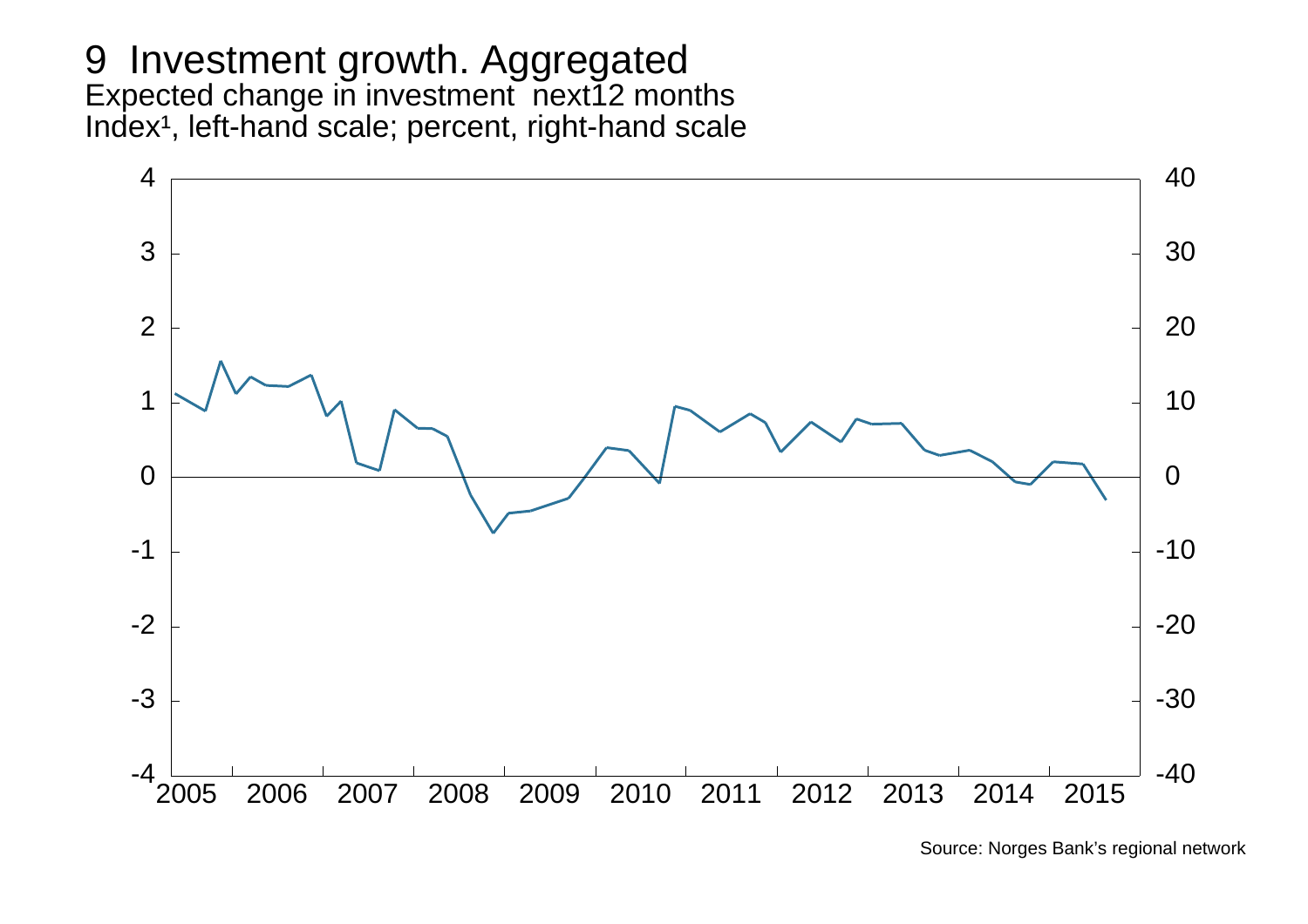#### 10 Investment growth. All sectors Expected change in investment next 12 months Index<sup>1</sup>, left-hand scale; percent, right-hand scale

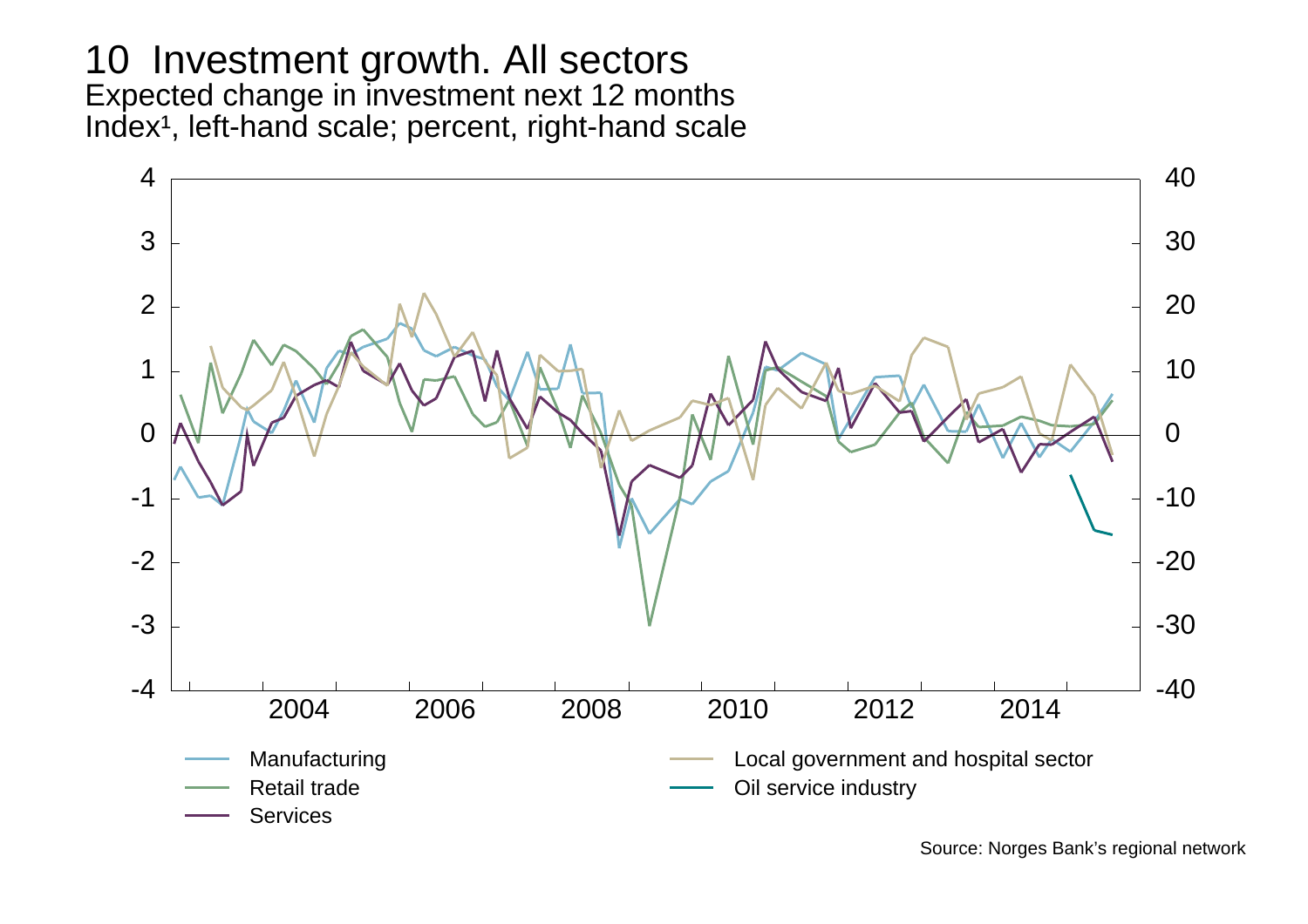11 Employment growth. Aggregated Past 3 months and next 3 months $^{\mathsf{1}}$ Percent



next 3 months' as from 2005. Source: Norges Bank's regional network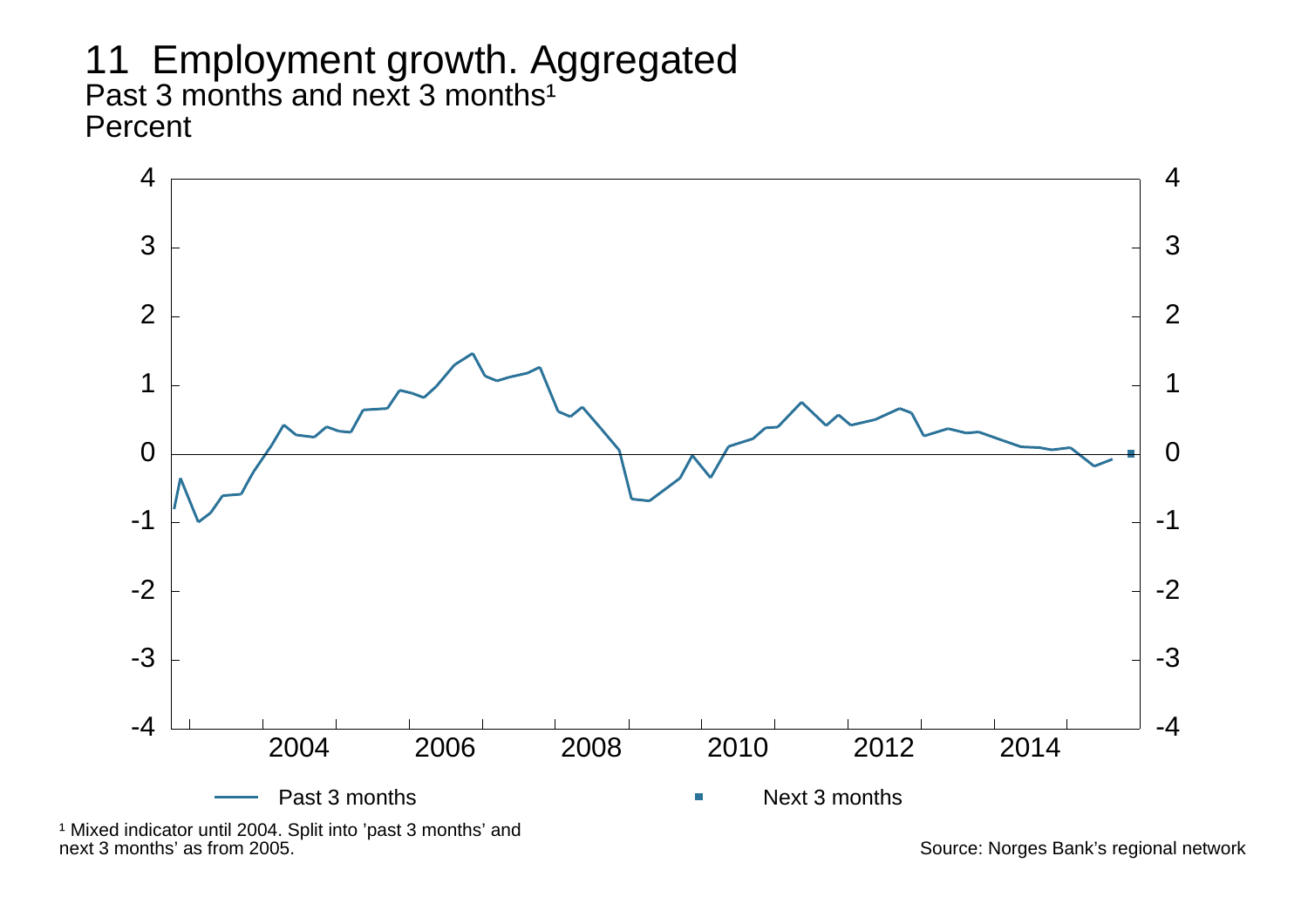12 Employment growth. All sectors Past 3 months and next 3 months<sup>1</sup> **Percent** 



<sup>1</sup> Mixed indicator until 2004. Split into 'past 3 months' and next 3 months' as from 2005. Source: Norges Bank's regional network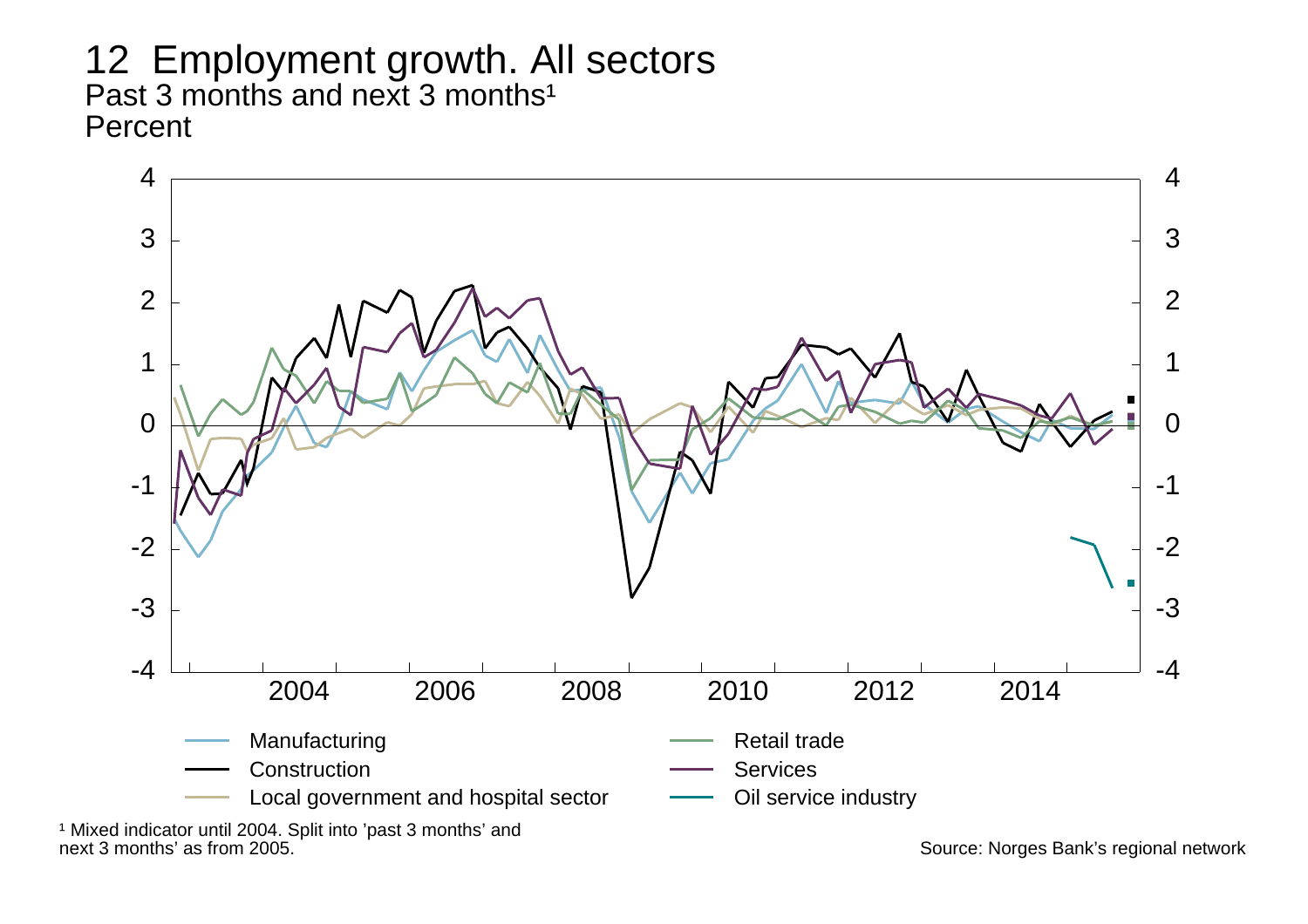13 Annual wage growth. Aggregated and all sectors Contacts' estimates for each year $^{\mathsf{1}}$ Index² - left-hand scale, percent - right-hand scale



<sup>1</sup> As from 2010, the first observation for wage growth is collected in November the previous year. Source: Norges Bank's regional network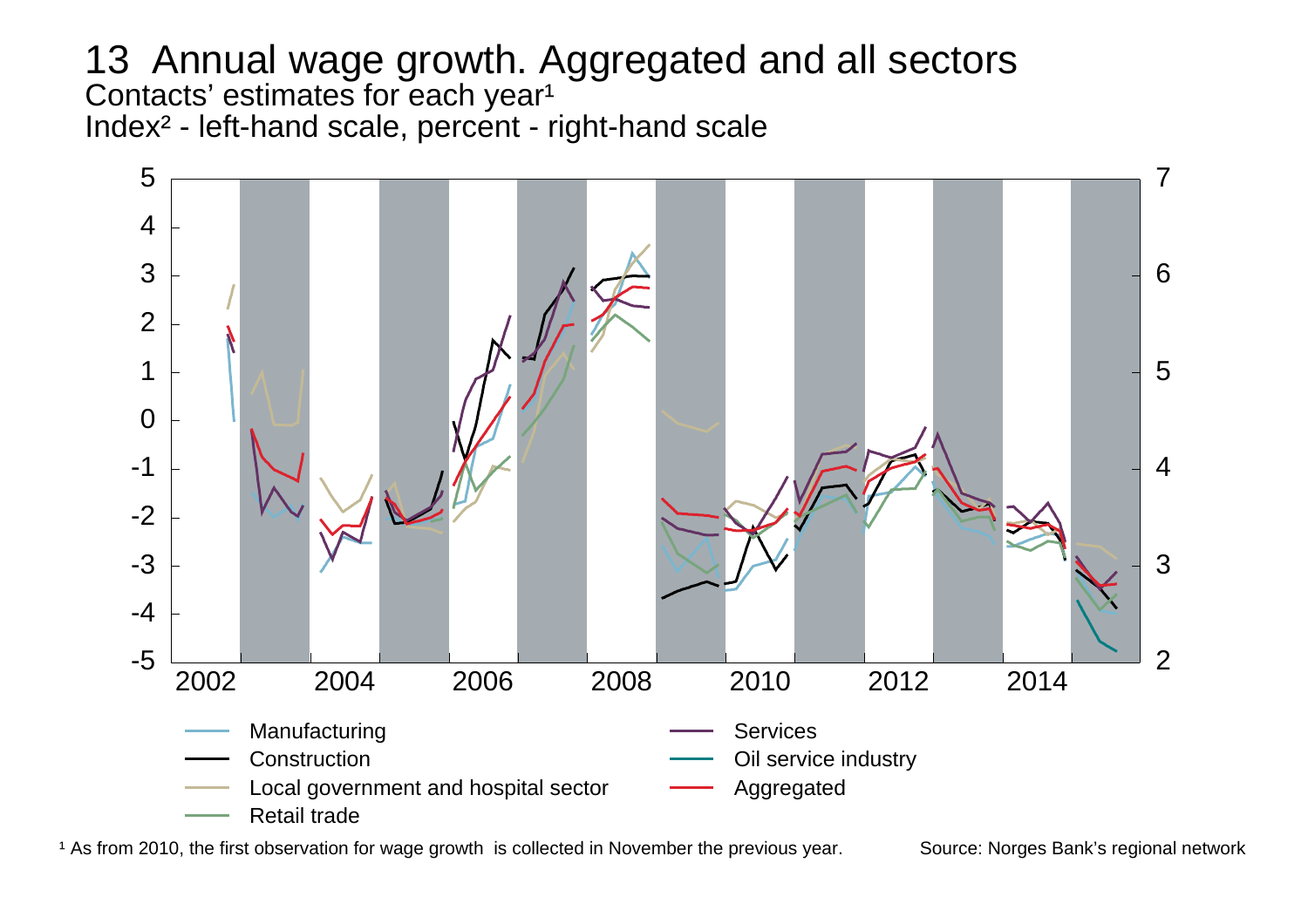# 14 Annual wage growth. Aggregated

Technical Reporting Committee on Income Settlements (TBU) compared with network contacts' estimates (RN). Percent



<sup>1</sup> For 2010: Wage growth for employees at enterprises affiliated to an employer organisation and in the public administration including<br>the health trusts.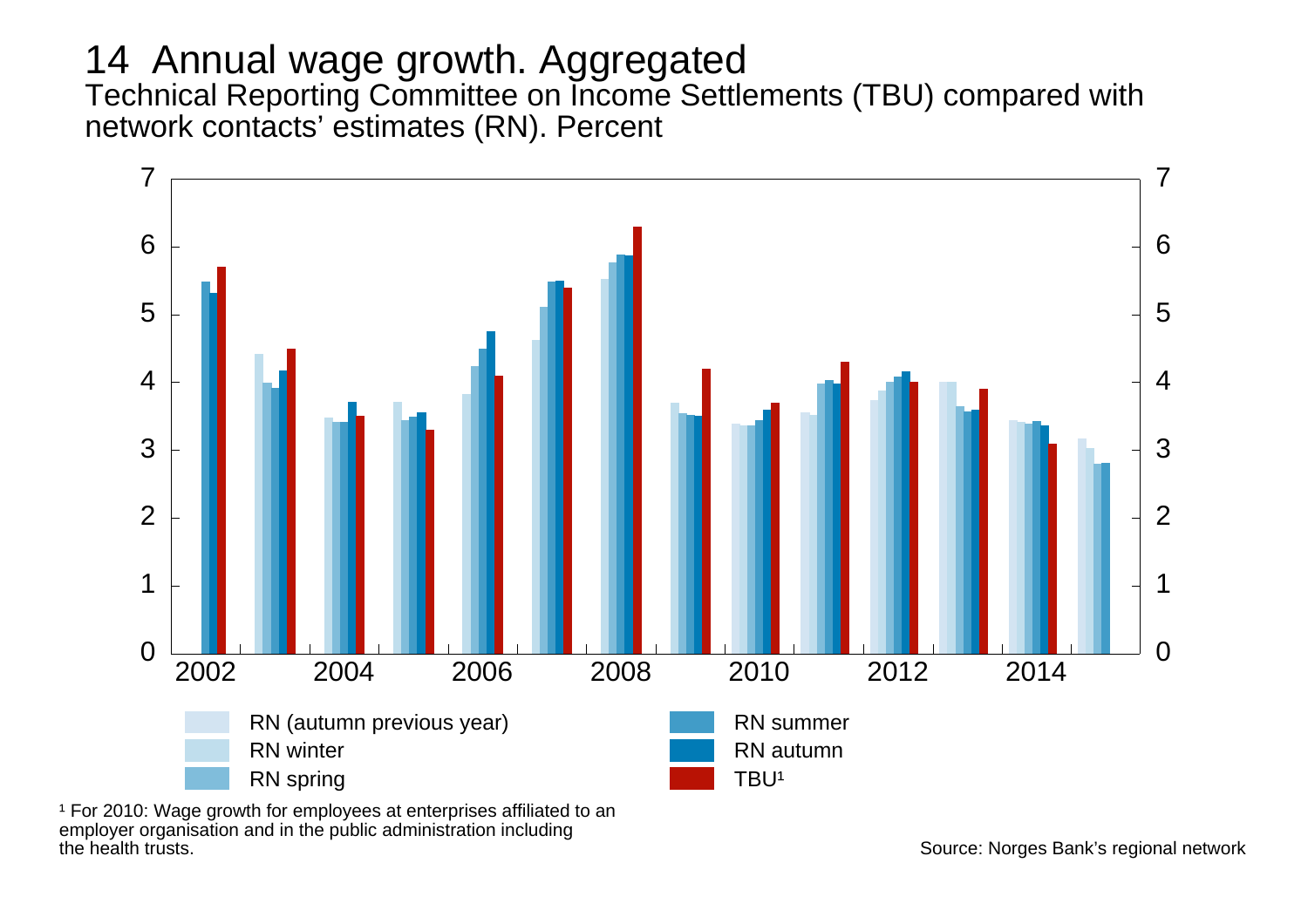#### 15 Selling prices. Aggregated Change past 12 months Index<sup>1</sup>, left-hand scale; percent, right-hand scale



Source: Norges Bank's regional network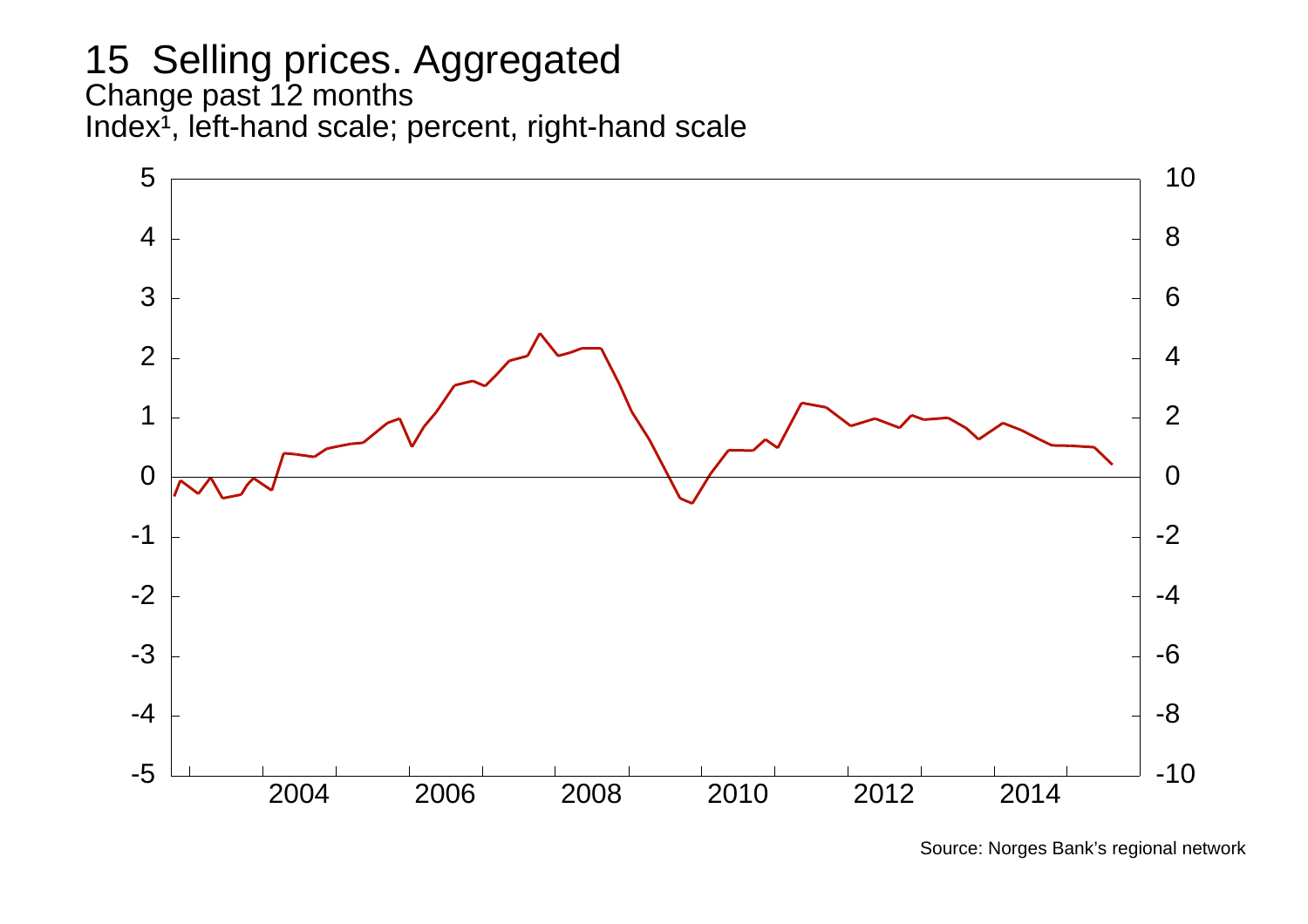#### 16 Selling prices. Manufacturing and oil service industry Change past 12 months Index $\tilde{I}$ , left-hand scale; percent, right-hand scale

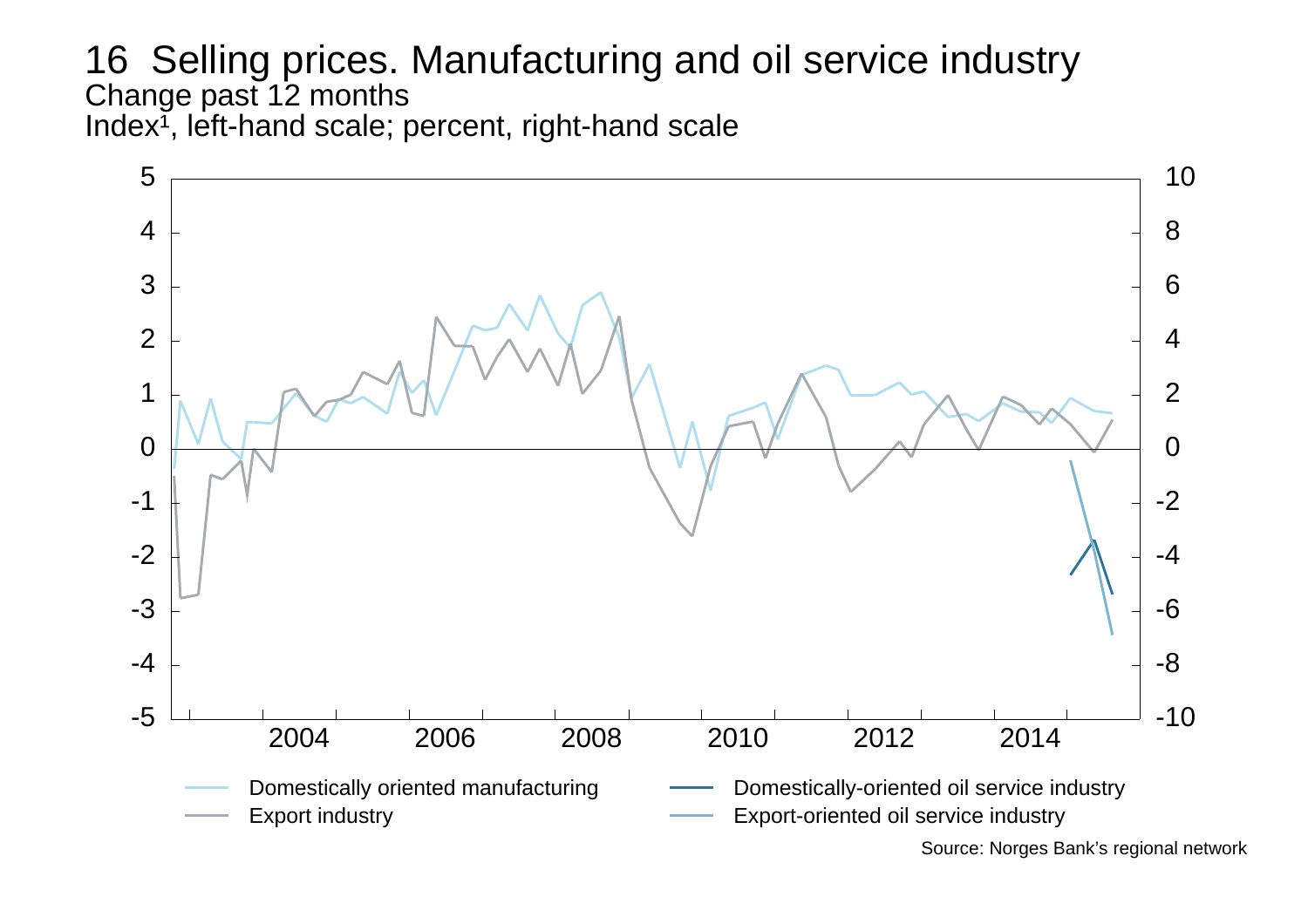#### 17 Selling prices. Retail trade, services and construction Change past 12 months Index<sup>1</sup>, left-hand scale; percent, right-hand scale



Source: Norges Bank's regional network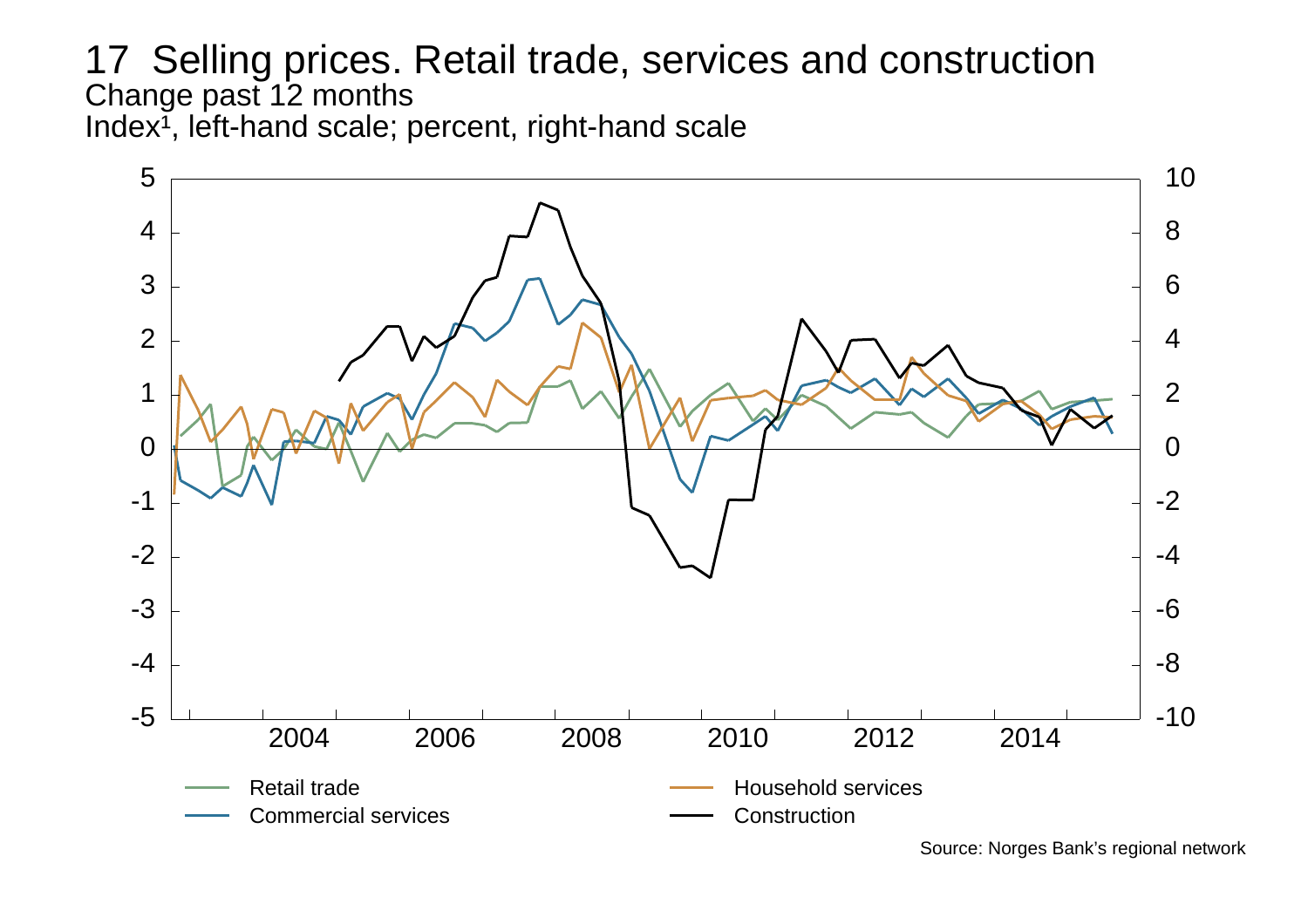18 Selling prices 12 months ahead. Aggregated Expected change in rise in prices Diffusion index<sup>1</sup>



<sup>1</sup> Share that expects higher rise in prices + (1/2 \* share that expects prices to remain unchanged) Source: Norges Bank's regional network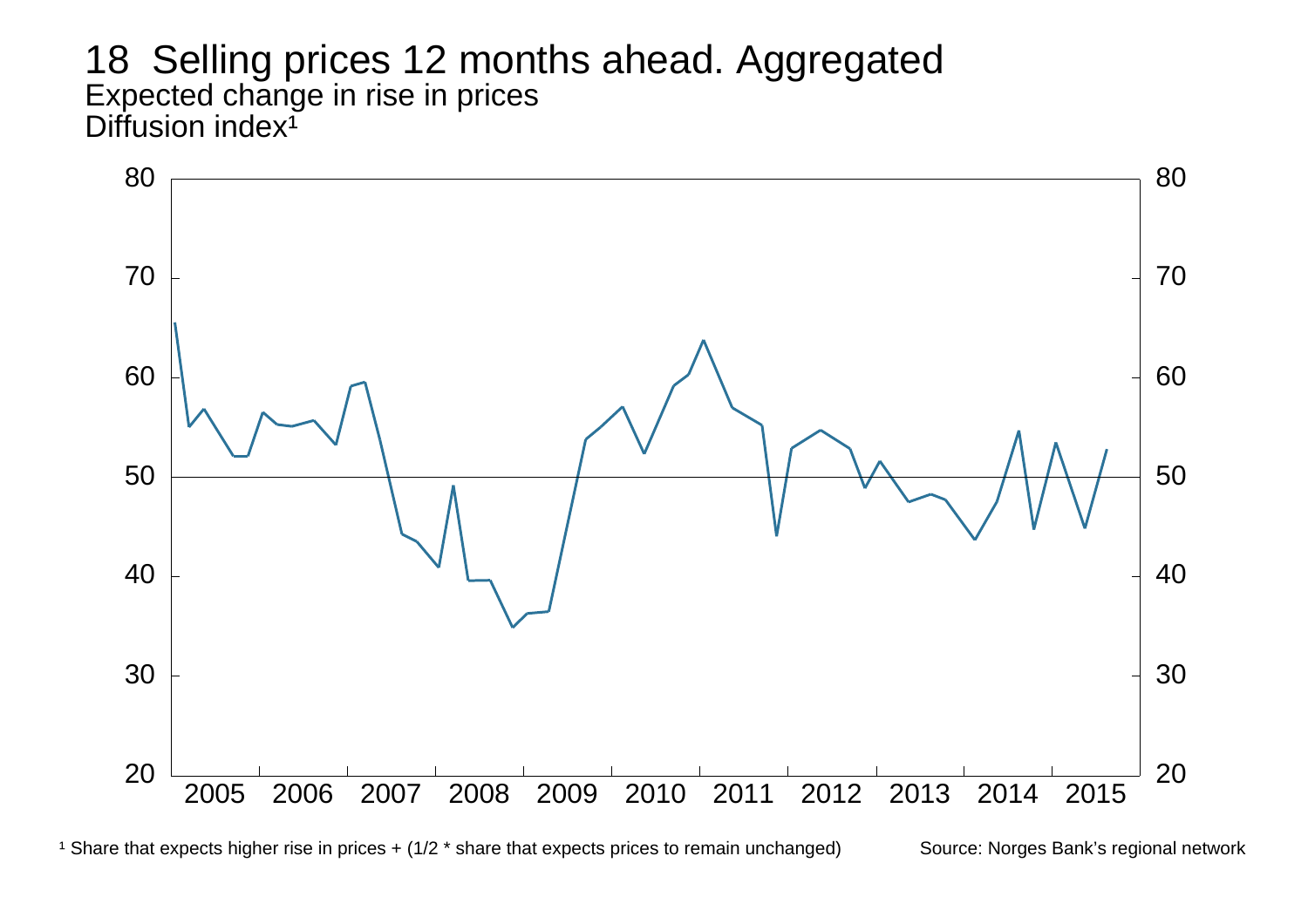19 Selling prices next 12 months. Business and household sector Expected change in rise in prices Diffusion index<sup>1</sup>



<sup>1</sup> Share that expects higher rise in prices  $+$  (1/2  $*$  share that expects rise in prices to remain unchanged).

<sup>2</sup> Manufacturing, oil service industry, construction, commercial services.<br><sup>3</sup> Retail trade, household services.